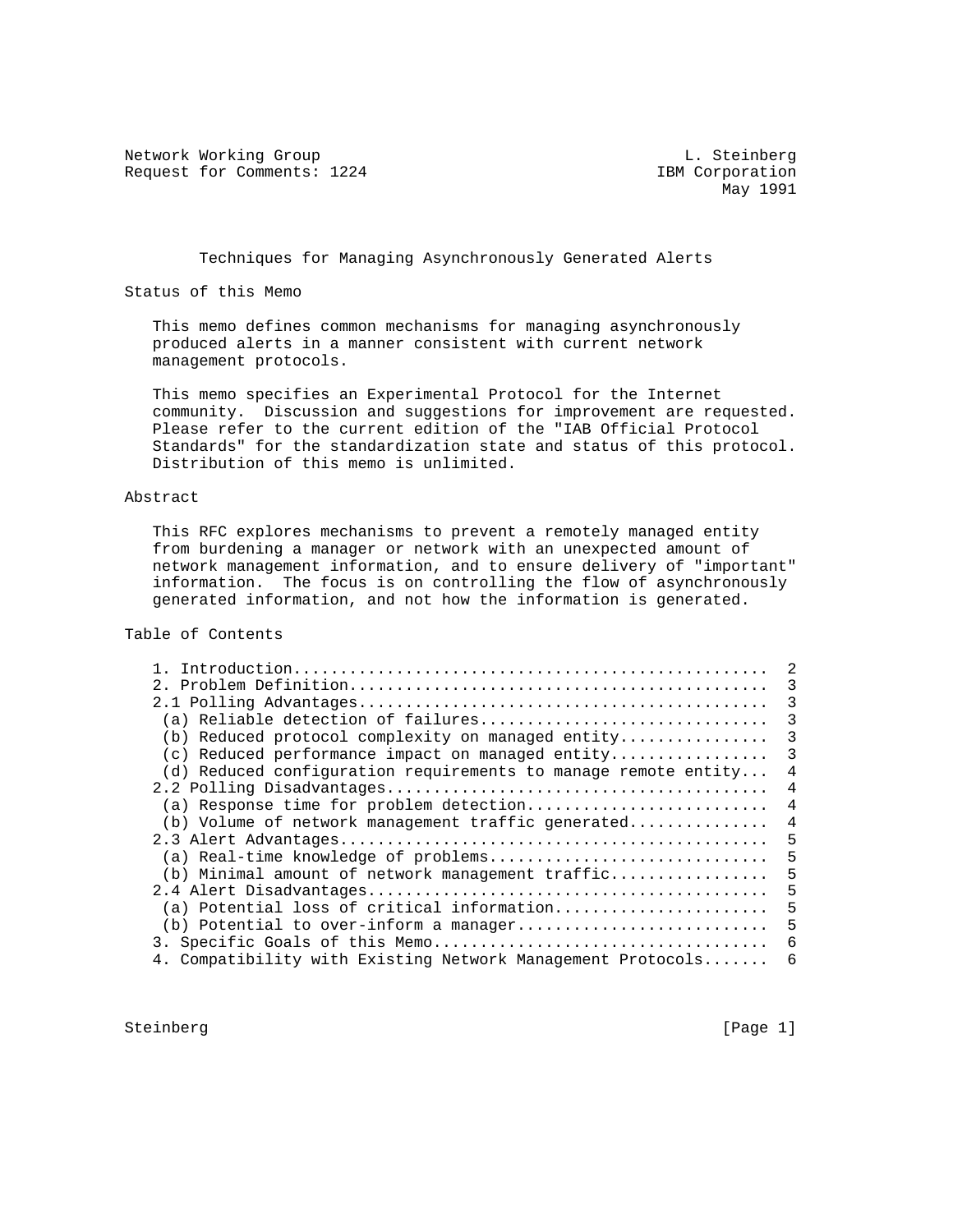| 5. Closed Loop "Feedback" Alert Reporting with a "Pin" Sliding |    |
|----------------------------------------------------------------|----|
|                                                                | -6 |
|                                                                | 7  |
|                                                                | 8  |
|                                                                | 8  |
|                                                                | 9  |
|                                                                |    |
|                                                                |    |
| 6.2 Notes on Polled, Logged Alerts 12                          |    |
| 7. Compatibility with SNMP and CMOT  14                        |    |
| 7.1 Closed Loop Feedback Alert Reporting 14                    |    |
|                                                                |    |
|                                                                |    |
|                                                                |    |
| 7.2.1 Use of Polled, Logged Alerts with $SNNP$ 14              |    |
| 7.2.2 Use of Polled, Logged Alerts with CMOT 15                |    |
| 8. Notes on Multiple Manager Environments 15                   |    |
|                                                                |    |
|                                                                |    |
|                                                                |    |
| Appendix A. Example of polling costs 17                        |    |
|                                                                |    |
|                                                                |    |
|                                                                |    |

## 1. Introduction

 This memo defines mechanisms to prevent a remotely managed entity from burdening a manager or network with an unexpected amount of network management information, and to ensure delivery of "important" information. The focus is on controlling the flow of asynchronously generated information, and not how the information is generated. Mechanisms for generating and controlling the generation of asynchronous information may involve protocol specific issues.

 There are two understood mechanisms for transferring network management information from a managed entity to a manager: request response driven polling, and the unsolicited sending of "alerts". Alerts are defined as any management information delivered to a manager that is not the result of a specific query. Advantages and disadvantages exist within each method. They are detailed in section 2 below.

 Alerts in a failing system can be generated so rapidly that they adversely impact functioning resources. They may also fail to be delivered, and critical information maybe lost. Methods are needed both to limit the volume of alert transmission and to assist in delivering a minimum amount of information to a manager.

Steinberg [Page 2]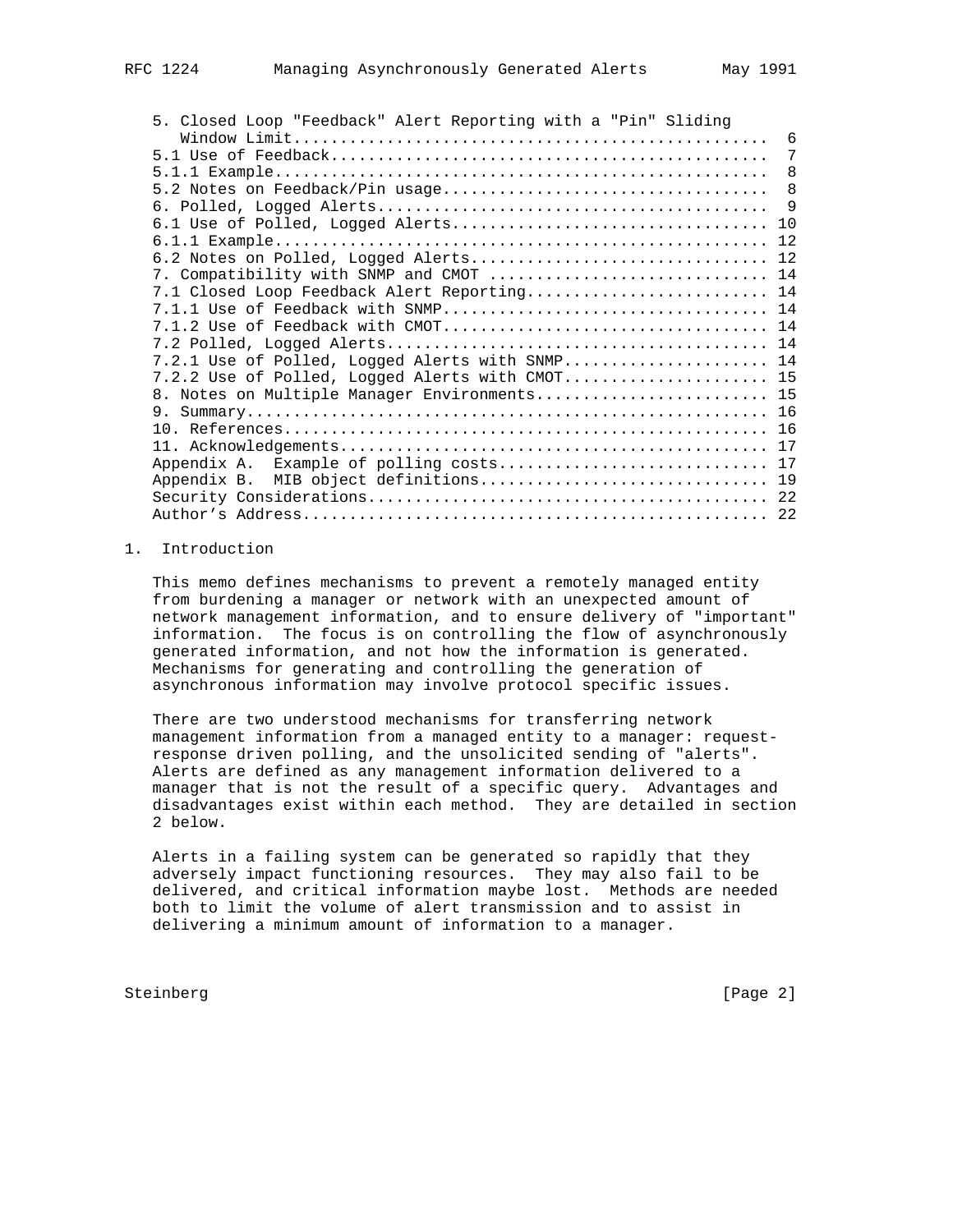It is our belief that managed agents capable of asynchronously generating alerts should attempt to adopt mechanisms that fill both of these needs. For reasons shown in section 2.4, it is necessary to fulfill both alert-management requirements. A complete alert-driven system must ensure that alerts are delivered or their loss detected with a means to recreate the lost information, AND it must not allow itself to overburden its manager with an unreasonable amount of information.

2. Problem Definition

 The following discusses the relative advantages and disadvantages of polled vs. alert driven management.

- 2.1 Polling Advantages
	- (a) Reliable detection of failures.

 A manager that polls for all of its information can more readily determine machine and network failures; a lack of a response to a query indicates problems with the machine or network. A manager relying on notification of problems might assume that a faulty system is good, should the alert be unable to reach its destination, or the managed system be unable to correctly generate the alert. Examples of this include network failures (in which an isolated network cannot deliver the alert), and power failures (in which a failing machine cannot generate an alert). More subtle forms of failure in the managed entity might produce an incorrectly generated alert, or no alert at all.

(b) Reduced protocol complexity on managed entity

 The use of a request-response based system is based on conservative assumptions about the underlying transport protocol. Timeouts and retransmits (re-requests) can be built into the manager. In addition, this allows the manager to affect the amount of network management information flowing across the network directly.

(c) Reduced performance impact on managed entity

 In a purely polled system, there is no danger of having to often test for an alert condition. This testing takes CPU cycles away from the real mission of the managed entity. Clearly, testing a threshold on each

Steinberg [Page 3]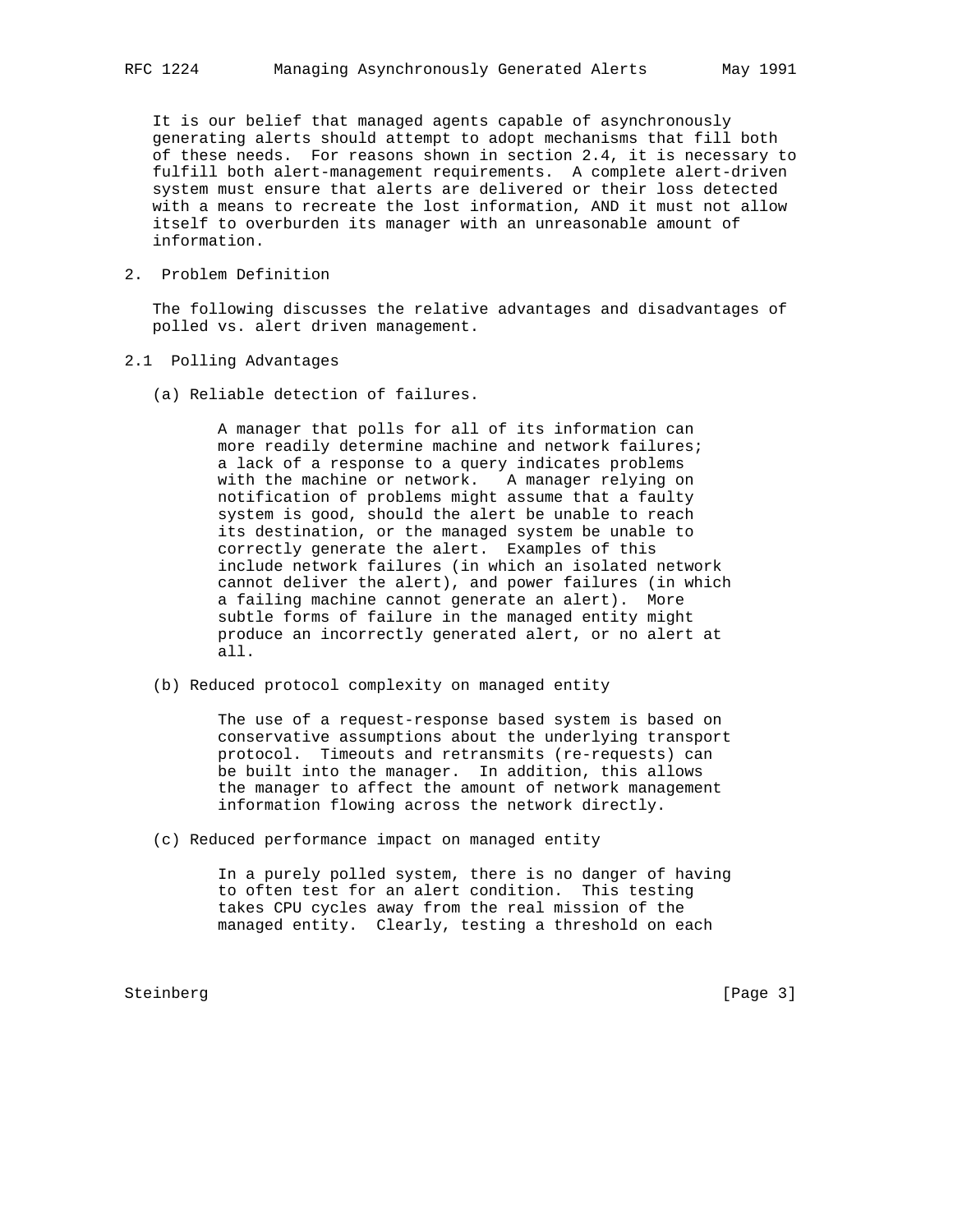packet received could have unwanted performance effects on machines such as gateways. Those who wish to use thresholds and alerts must choose the parameters to be tested with great care, and should be strongly discouraged from updating statistics and checking values frequently.

 (d) Reduced Configuration Requirements to manage remote entity

> Remote, managed entities need not be configured with one or more destinations for reporting information. Instead, the entity merely responds to whomever makes a specific request. When changing the network configuration, there is never a need to reconfigure all remote manageable systems. In addition, any number of "authorized" managers (i.e., those passing any authentication tests imposed by the network management protocol) may obtain information from any managed entity. This occurs without reconfiguring the entity and without reaching an entity-imposed limit on the maximum number of potential managers.

## 2.2 Polling Disadvantages

(a) Response time for problem detection

 Having to poll many MIB [2] variables per machine on a large number of machines is itself a real problem. The ability of a manager to monitor such a system is limited; should a system fail shortly after being polled there may be a significant delay before it is polled again. During this time, the manager must assume that a failing system is acceptable. See Appendix A for a hypothetical example of such a system.

 It is worthwhile to note that while improving the mean time to detect failures might not greatly improve the time to correct the failure, the problem will generally not be repaired until it is detected. In addition, most network managers would prefer to at least detect faults before network users start phoning in.

(b) Volume of network management traffic

 Polling many objects (MIB variables) on many machines greatly increases the amount of network management

Steinberg [Page 4]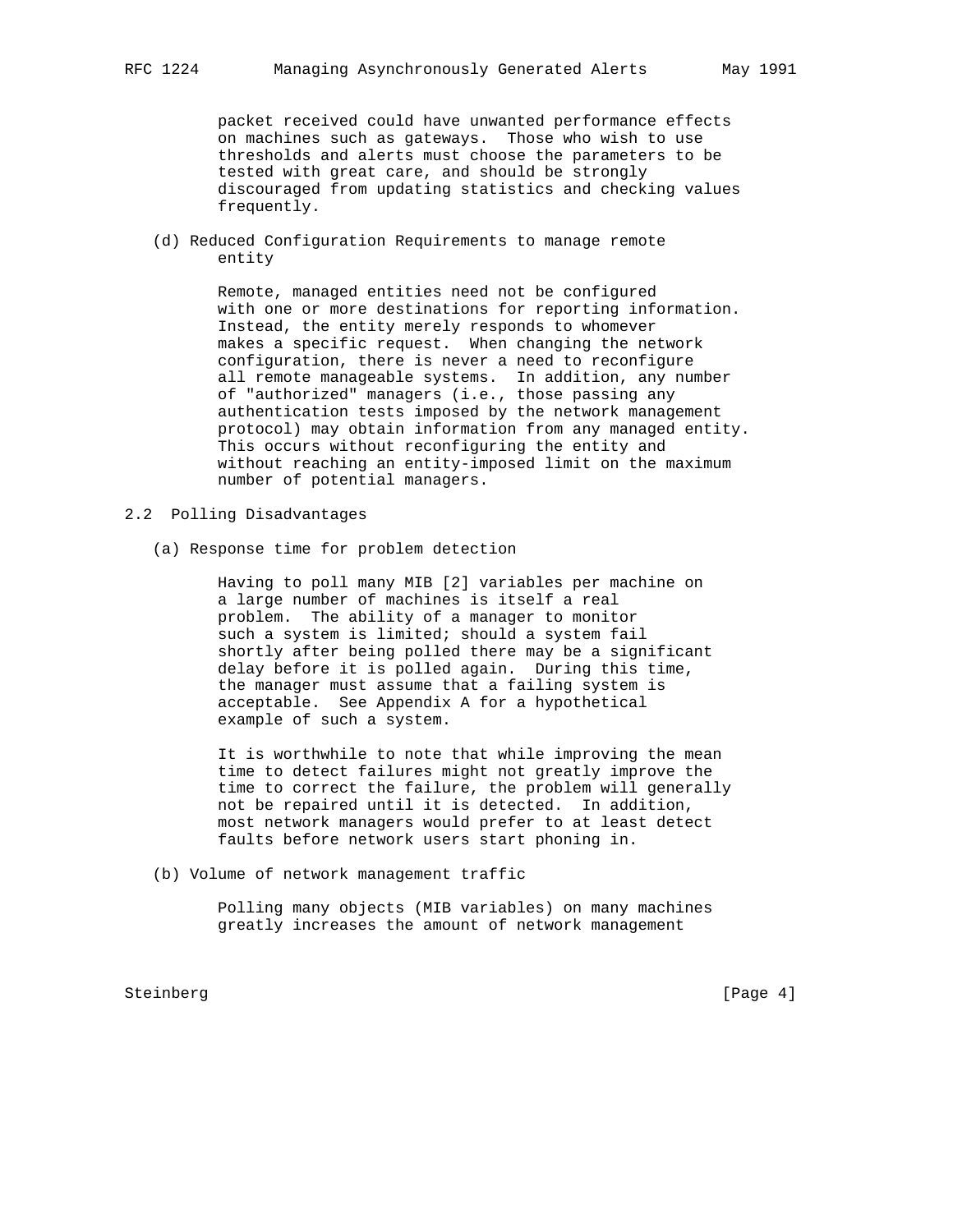traffic flowing across the network (see Appendix A). While it is possible to minimize this through the use of hierarchies (polling a machine for a general status of all the machines it polls), this aggravates the response time problem previously discussed.

## 2.3 Alert Advantages

(a) Real-time Knowledge of Problems

 Allowing the manager to be notified of problems eliminates the delay imposed by polling many objects/ systems in a loop.

(b) Minimal amount of Network Management Traffic

 Alerts are transmitted only due to detected errors. By removing the need to transfer large amounts of status information that merely demonstrate a healthy system, network and system (machine processor) resources may be freed to accomplish their primary mission.

#### 2.4 Alert Disadvantages

(a) Potential Loss of Critical Information

 Alerts are most likely not to be delivered when the managed entity fails (power supply fails) or the network experiences problems (saturated or isolated). It is important to remember that failing machines and networks cannot be trusted to inform a manager that they are failing.

(b) Potential to Over-inform the Manager

 An "open loop" system in which the flow of alerts to a manager is fully asynchronous can result in an excess of alerts being delivered (e.g., link up/down messages when lines vacillate). This information places an extra burden on a strained network, and could prevent the manager from disabling the mechanism generating the alerts; all available network bandwidth into the manager could be saturated with incoming alerts.

 Most major network management systems strive to use an optimal combination of alerts and polling. Doing so preserves the advantages of each while eliminating the disadvantages of pure polling.

Steinberg [Page 5]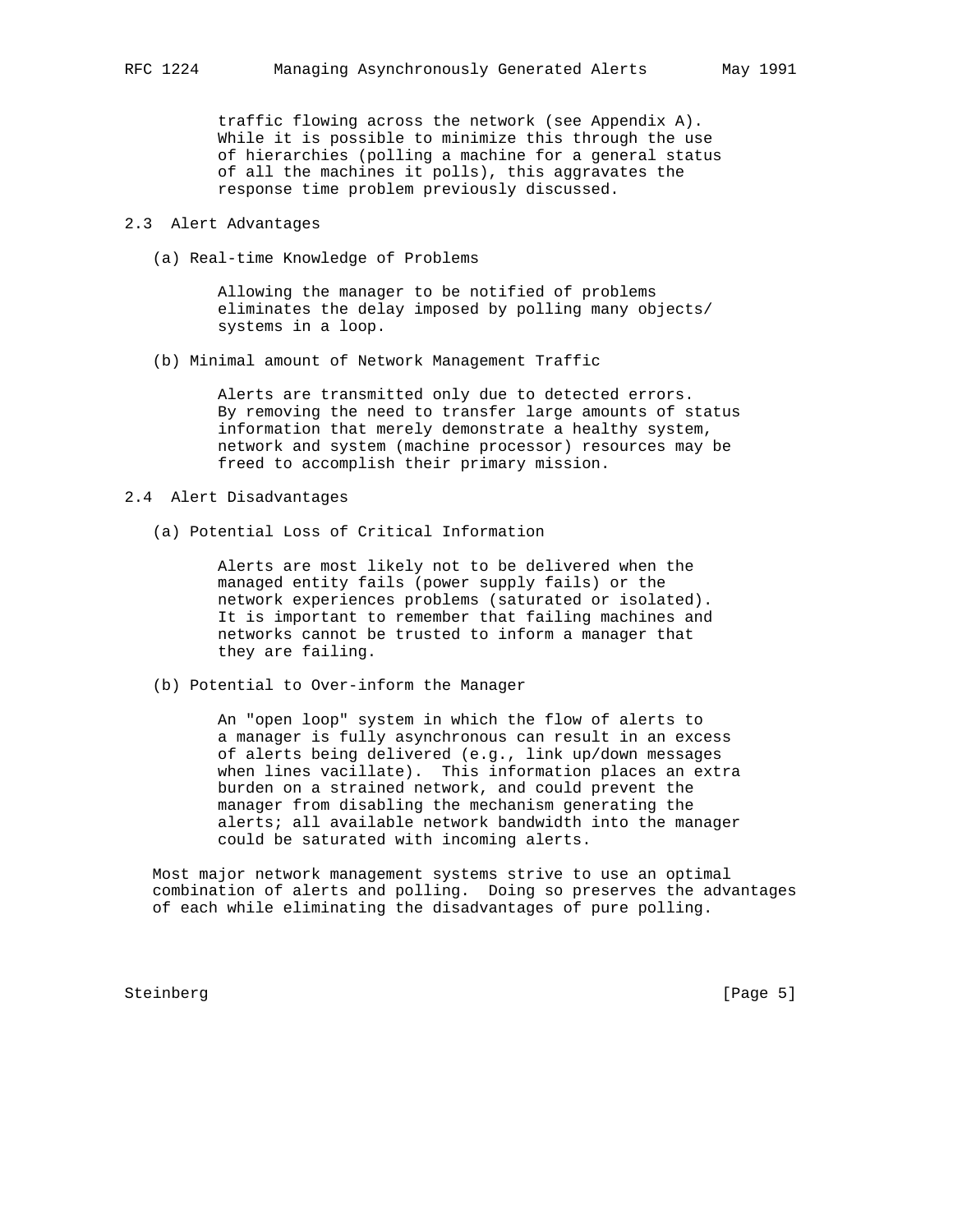# 3. Specific Goals of this Memo

 This memo suggests mechanisms to minimize the disadvantages of alert usage. An optimal system recognizes the potential problems associated with sending too many alerts in which a manager becomes ineffective at managing, and not adequately using alerts (especially given the volumes of data that must be actively monitored with poor scaling). It is the author's belief that this is best done by allowing alert mechanisms that "close down" automatically when over delivering asynchronous (unexpected) alerts, and that also allow a flow of synchronous alert information through a polled log. The use of "feedback" (with a sliding window "pin") discussed in section 5 addresses the former need, while the discussion in section 6 on "polled, logged alerts" does the latter.

 This memo does not attempt to define mechanisms for controlling the asynchronous generation of alerts, as such matters deal with specifics of the management protocol. In addition, no attempt is made to define what the content of an alert should be. The feedback mechanism does require the addition of a single alert type, but this is not meant to impact or influence the techniques for generating any other alert (and can itself be generated from a MIB object or the management protocol). To make any effective use of the alert mechanisms described in this memo, implementation of several MIB objects is required in the relevant managed systems. The location of these objects in the MIB is under an experimental subtree delegated to the Alert-Man working group of the Internet Engineering Task Force (IETF) and published in the "Assigned Numbers" RFC [5]. Currently, this subtree is defined as

alertMan  $::= \{$  experimental 24  $\}.$ 

4. Compatibility With Existing Network Management Protocols

 It is the intent of this document to suggest mechanisms that violate neither the letter nor the spirit of the protocols expressed in CMOT [3] and SNMP [4]. To achieve this goal, each mechanism described will give an example of its conformant use with both SNMP and CMOT.

5. Closed Loop "Feedback" Alert Reporting with a "Pin" Sliding Window Limit

 One technique for preventing an excess of alerts from being delivered involves required feedback to the managed agent. The name "feedback" describes a required positive response from a potentially "over reported" manager, before a remote agent may continue transmitting alerts at a high rate. A sliding window "pin" threshold (so named for the metal on the end of a meter) is established as a part of a

Steinberg [Page 6]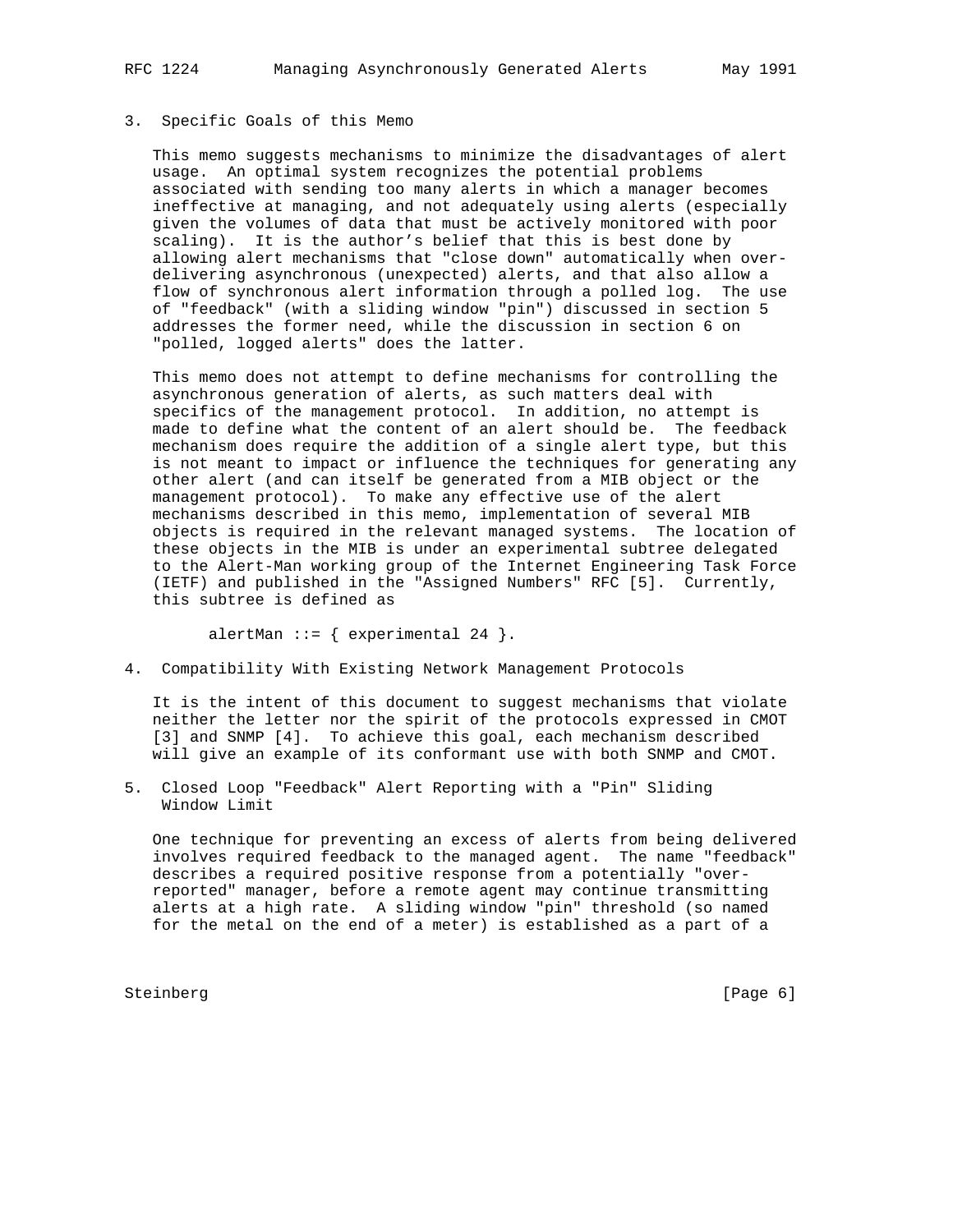user-defined SNMP trap, or as a managed CMOT event. This threshold defines the maximum allowable number of alerts ("maxAlertsPerTime") that may be transmitted by the agent, and the "windowTime" in seconds that alerts are tested against. Note that "maxAlertsPerTime" represents the sum total of all alerts generated by the agent, and is not duplicated for each type of alert that an agent might generate. Both "maxAlertsPerTime" and "windowTime" are required MIB objects of SMI [1] type INTEGER, must be readable, and may be writable should the implementation permit it.

 Two other items are required for the feedback technique. The first is a Boolean MIB object (SMI type is INTEGER, but it is treated as a Boolean whose only value is zero, i.e., "FALSE") named "alertsEnabled", which must have read and write access. The second is a user defined alert named "alertsDisabled". Please see Appendix B for their complete definitions.

5.1 Use of Feedback

 When an excess of alerts is being generated, as determined by the total number of alerts exceeding "maxAlertsPerTime" within "windowTime" seconds, the agent sets the Boolean value of "alertsEnabled" to "FALSE" and sends a single alert of type "alertsDisabled".

 Again, the pin mechanism operates on the sum total of all alerts generated by the remote system. Feedback is implemented once per agent and not separately for each type of alert in each agent. While it is also possible to implement the Feedback/Pin technique on a per alert-type basis, such a discussion belongs in a document dealing with controlling the generation of individual alerts.

The typical use of feedback is detailed in the following steps:

- (a) Upon initialization of the agent, the value of "alertsEnabled" is set to "TRUE".
- (b) Each time an alert is generated, the value of "alertsEnabled" is tested. Should the value be "FALSE", no alert is sent. If the value is "TRUE", the alert is sent and the current time is stored locally.
- (c) If at least "maxAlertsPerTime" have been generated, the agent calculates the difference of time stored for the new alert from the time associated with alert generated "maxAlertsPerTime" previously. Should this amount be less than "windowTime", a single alert of the type "alertsDisabled" is sent to the manager and the value of

Steinberg [Page 7]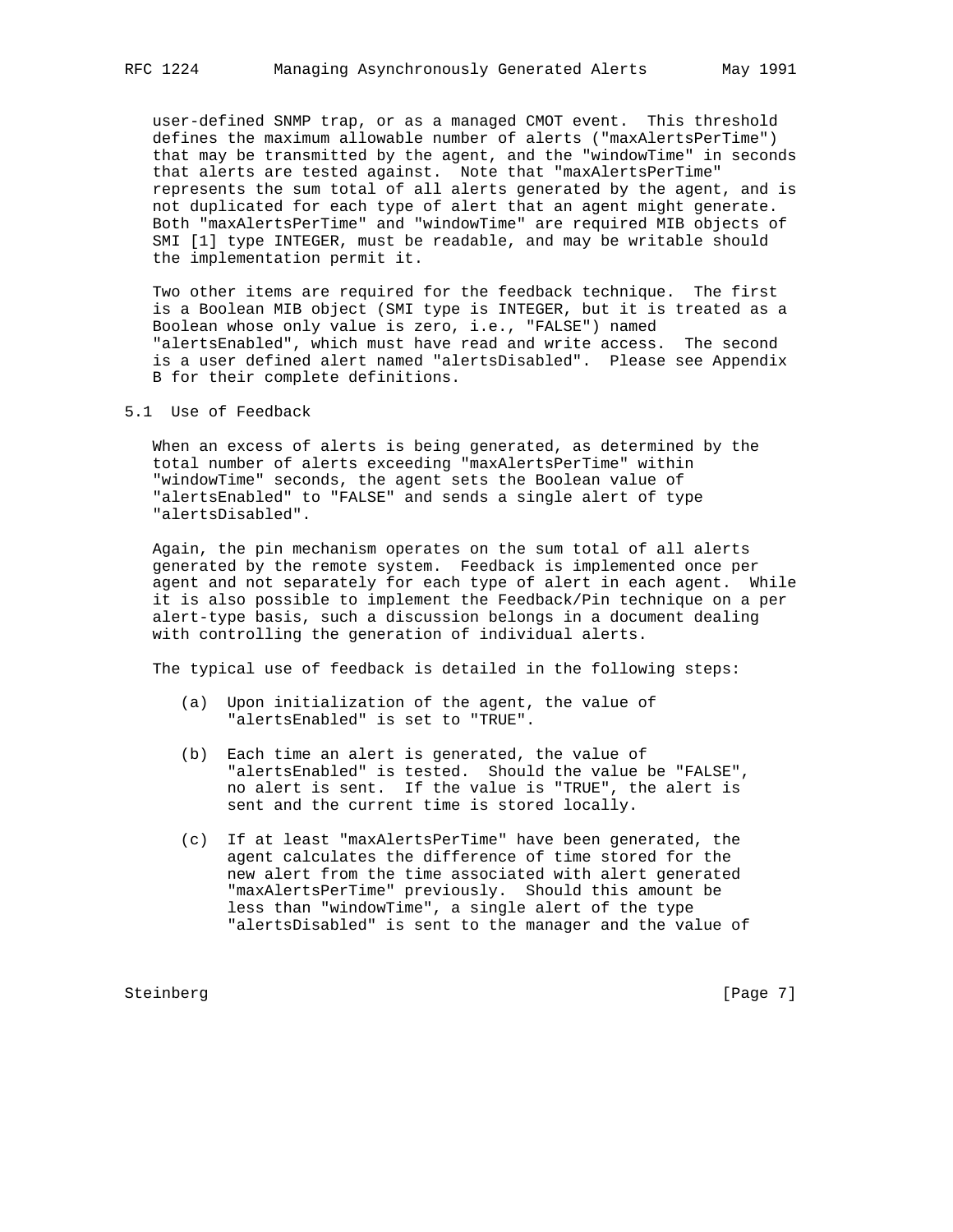"alertsEnabled" is then set to "FALSE".

 (d) When a manager receives an alert of the type "Alerts- Disabled", it is expected to set "alertsEnabled" back to "TRUE" to continue to receive alert reports.

#### 5.1.1 Example

 In a sample system, the maximum number of alerts any single managed entity may send the manager is 10 in any 3 second interval. A circular buffer with a maximum depth of 10 time of day elements is defined to accommodate statistics keeping.

 After the first 10 alerts have been sent, the managed entity tests the time difference between its oldest and newest alerts. By testing the time for a fixed number of alerts, the system will never disable itself merely because a few alerts were transmitted back to back.

 The mechanism will disable reporting only after at least 10 alerts have been sent, and the only if the last 10 all occurred within a 3 second interval. As alerts are sent over time, the list maintains data on the last 10 alerts only.

#### 5.2 Notes on Feedback/Pin Usage

 A manager may periodically poll "alertsEnabled" in case an "alertsDisabled" alert is not delivered by the network. Some implementers may also choose to add COUNTER MIB objects to show the total number of alerts transmitted and dropped by "alertsEnabled" being FALSE. While these may yield some indication of the number of lost alerts, the use of "Polled, Logged Alerts" offers a superset of this function.

 Testing the alert frequency need not begin until a minimum number of alerts have been sent (the circular buffer is full). Even then, the actual test is the elapsed time to get a fixed number of alerts and not the number of alerts in a given time period. This eliminates the need for complex averaging schemes (keeping current alerts per second as a frequency and redetermining the current value based on the previous value and the time of a new alert). Also eliminated is the problem of two back to back alerts; they may indeed appear to be a large number of alerts per second, but the fact remains that there are only two alerts. This situation is unlikely to cause a problem for any manager, and should not trigger the mechanism.

 Since alerts are supposed to be generated infrequently, maintaining the pin and testing the threshold should not impact normal performance of the agent (managed entity). While repeated testing

Steinberg [Page 8]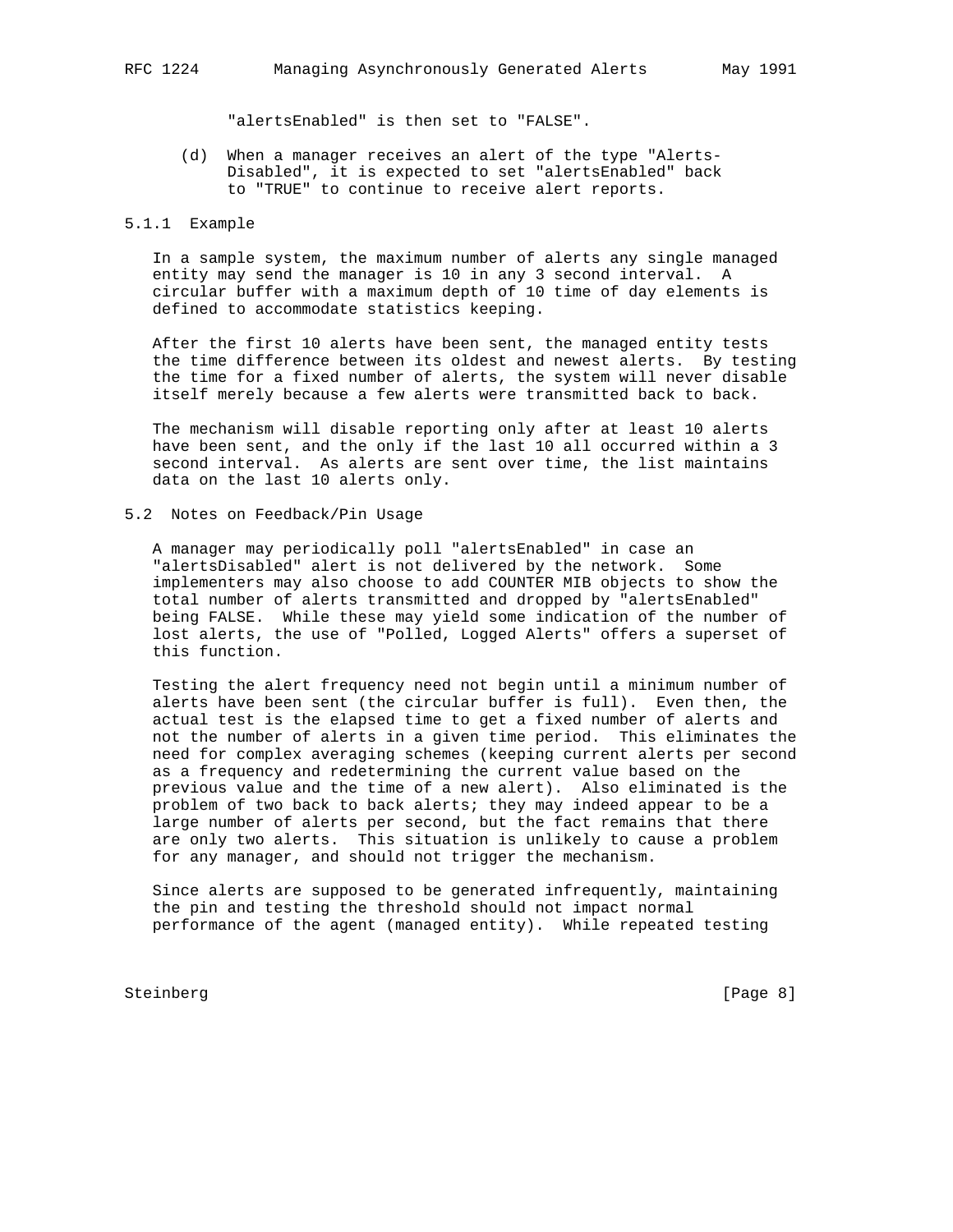may affect performance when an excess of alerts are being transmitted, this effect would be minor compared to the cost of generating and sending so many alerts. Long before the cost of testing (in CPU cycles) becomes relatively high, the feedback mechanism should disable alert sending and affect savings both in alert sending and its own testing (note that the list maintenance and testing mechanisms disable themselves when they disable alert reporting). In addition, testing the value of "alertsEnabled" can limit the CPU burden of building alerts that do not need to be sent.

 It is advised that the implementer consider allowing write access to both the window size and the number of alerts allowed in a window's time. In doing so, a management station has the option of varying these parameters remotely before setting "alertsEnabled" to "TRUE". Should either of these objects be set to 0, a conformant system will disable the pin and feedback mechanisms and allow the agent to send all of the alerts it generates.

 While the feedback mechanism is not high in CPU utilization costs, those implementing alerts of any kind are again cautioned to exercise care that the alerts tested do not occur so frequently as to impact the performance of the agent's primary function.

 The user may prefer to send alerts via TCP to help ensure delivery of the "alerts disabled" message, if available.

 The feedback technique is effective for preventing the over-reporting of alerts to a manager. It does not assist with the problem of "under-reporting" (see "polled, logged alerts" for this).

 It is possible to lose alerts while "alertsEnabled" is "FALSE". Ideally, the threshold of "maxAlertsPerTime" should be set sufficiently high that "alertsEnabled" is only set to "FALSE" during "over-reporting" situations. To help prevent alerts from possibly being lost when the threshold is exceeded, this method can be combined with "polled, logged alerts" (see below).

6. Polled, Logged Alerts

 A simple system that combines the request-response advantages of polling while minimizing the disadvantages is "Polled, Logged Alerts". Through the addition of several MIB objects, one gains a system that minimizes network management traffic, lends itself to scaling, eliminates the reliance on delivery, and imposes no potential over-reporting problems inherent in pure alert driven architectures. Minimizing network management traffic is affected by reducing multiple requests to a single request. This technique does not eliminate the need for polling, but reduces the amount of data

Steinberg [Page 9]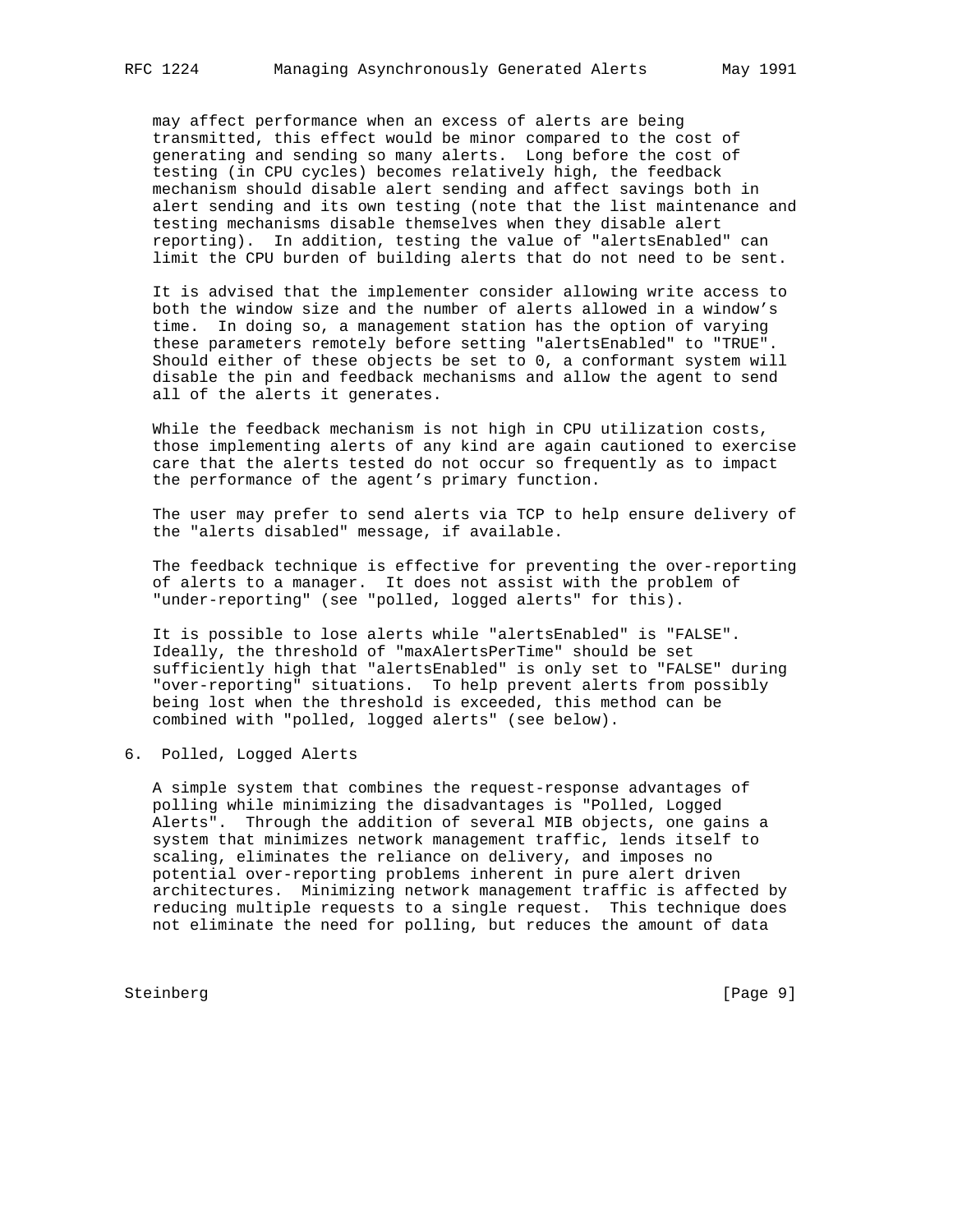transferred and ensures the manager either alert delivery or notification of an unreachable node. Note again, the goal is to address the needs of information (alert) flow and not to control the local generation of alerts.

## 6.1 Use of Polled, Logged Alerts

 As alerts are generated by a remote managed entity, they are logged locally in a table. The manager may then poll a single MIB object to determine if any number of alerts have been generated. Each poll request returns a copy of an "unacknowledged" alert from the alert log, or an indication that the table is empty. Upon receipt, the manager might "acknowledge" any alert to remove it from the log. Entries in the table must be readable, and can optionally allow the user to remove them by writing to or deleting them.

 This technique requires several additional MIB objects. The alert\_log is a SEQUENCE OF logTable entries that must be readable, and can optionally have a mechanism to remove entries (e.g., SNMP set or CMOT delete). An optional read-only MIB object of type INTEGER, "maxLogTableEntries" gives the maximum number of log entries the system will support. Please see Appendix B for their complete definitions.

The typical use of Polled, Logged Alerts is detailed below.

- (a) Upon initialization, the agent builds a pointer to a log table. The table is empty (a sequence of zero entries).
- (b) Each time a local alert is generated, a logTable entry is built with the following information:

#### SEQUENCE {

}

|  | alertId   | INTEGER, |
|--|-----------|----------|
|  | alertData | OPAOUE   |
|  |           |          |

- (1) alertId number of type INTEGER, set to 1 greater than the previously generated alertId. If this is the first alert generated, the value is initialized to 1. This value should wrap (reset) to 1 when it reaches 2\*\*32. Note that the maximum log depth cannot exceed (2\*\*32)-1 entries.
- (2) a copy of the alert encapsulated in an OPAQUE.
- (c) The new log element is added to the table. Should addition of the element exceed the defined maximum log

Steinberg [Page 10]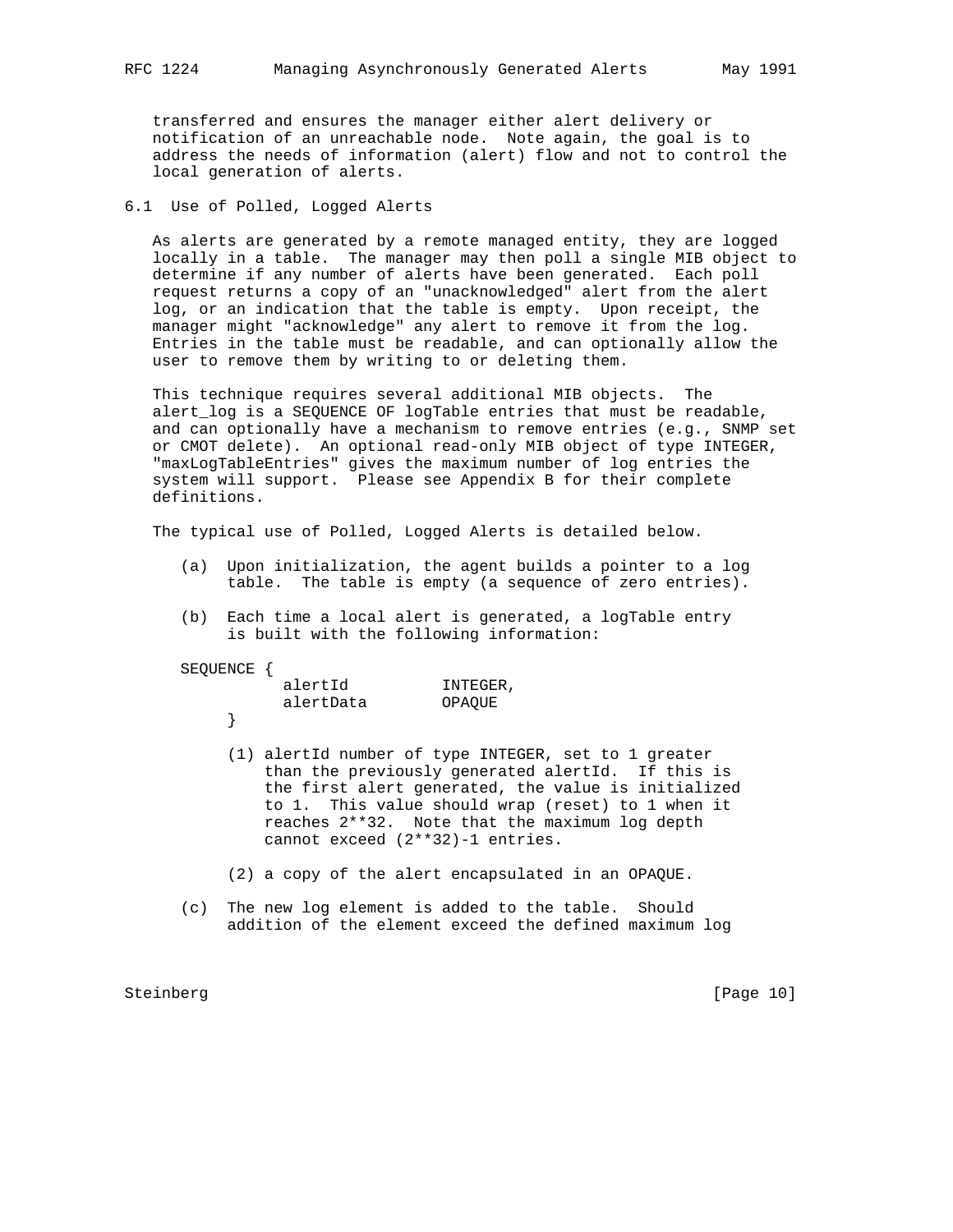table size, the oldest element in the table (having the lowest alertId) is replaced by the new element.

- (d) A manager may poll the managed agent for either the next alert in the alert\_table, or for a copy of the alert associated with a specific alertId. A poll request must indicate a specific alertId. The mechanism for obtaining this information from a table is protocol specific, and might use an SNMP GET or GET NEXT (with GET NEXT following an instance of zero returning the first table entry's alert) or CMOT's GET with scoping and filtering to get alertData entries associated with alertId's greater or less than a given instance.
- (e) An alertData GET request from a manager must always be responded to with a reply of the entire OPAQUE alert (SNMP TRAP, CMOT EVENT, etc.) or a protocol specific reply indicating that the get request failed.

 Note that the actual contents of the alert string, and the format of those contents, are protocol specific.

- (f) Once an alert is logged in the local log, it is up to the individual architecture and implementation whether or not to also send a copy asynchronously to the manager. Doing so could be used to redirect the focus of the polling (rather than waiting an average of 1/2 the poll cycle to learn of a problem), but does not result in significant problems should the alert fail to be delivered.
- (g) Should a manager request an alert with alertId of 0, the reply shall be the appropriate protocol specific error response.
- (h) If a manager requests the alert immediately following the alert with alertId equal to 0, the reply will be the first alert (or alerts, depending on the protocol used) in the alert log.
- (i) A manager may remove a specific alert from the alert log by naming the alertId of that alert and issuing a protocol specific command (SET or DELETE). If no such alert exists, the operation is said to have failed and such failure is reported to the manager in a protocol specific manner.

Steinberg [Page 11]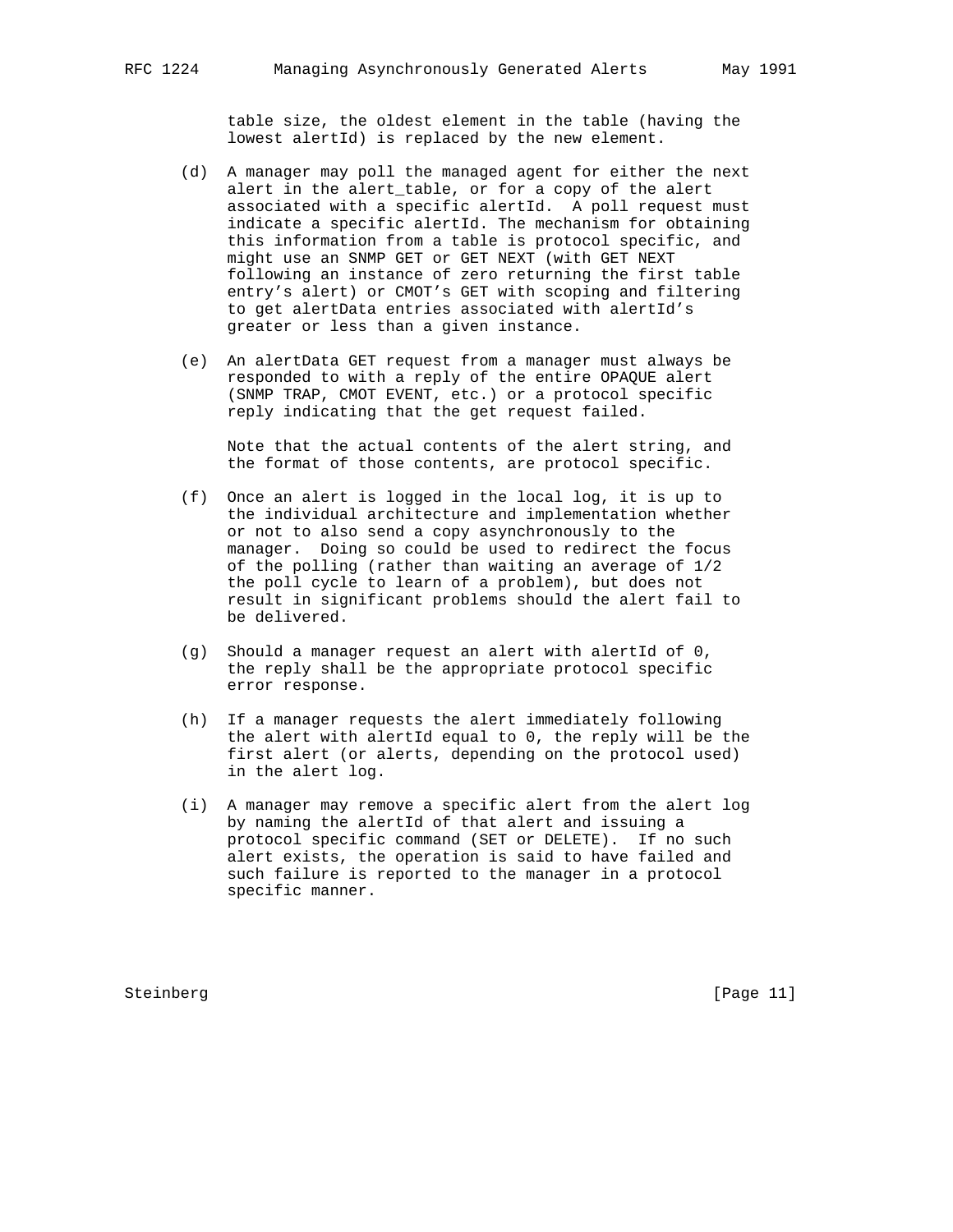# 6.1.1 Example

 In a sample system (based on the example in Appendix A), a manager must monitor 40 remote agents, each having between 2 and 15 parameters which indicate the relative health of the agent and the network. During normal monitoring, the manager is concerned only with fault detection. With an average poll request-response time of 5 seconds, the manager polls one MIB variable on each node. This involves one request and one reply packet of the format specified in the XYZ network management protocol. Each packet requires 120 bytes "on the wire" (requesting a single object, ASN.1 encoded, IP and UDP enveloped, and placed in an ethernet packet). This results in a serial poll cycle time of 3.3 minutes (40 nodes at 5 seconds each is 200 seconds), and a mean time to detect alert of slightly over 1.5 minutes. The total amount of data transferred during a 3.3 minute poll cycle is 9600 bytes (120 requests and 120 replies for each of 40 nodes). With such a small amount of network management traffic per minute, the poll rate might reasonably be doubled (assuming the network performance permits it). The result is 19200 bytes transferred per cycle, and a mean time to detect failure of under 1 minute. Parallel polling obviously yields similar improvements.

 Should an alert be returned by a remote agent's log, the manager notifies the operator and removes the element from the alert log by setting it with SNMP or deleting it with CMOT. Normal alert detection procedures are then followed. Those SNMP implementers who prefer to not use SNMP SET for table entry deletes may always define their log as "read only". The fact that the manager made a single query (to the log) and was able to determine which, if any, objects merited special attention essentially means that the status of all alert capable objects was monitored with a single request.

 Continuing the above example, should a remote entity fail to respond to two successive poll attempts, the operator is notified that the agent is not reachable. The operator may then choose (if so equipped) to contact the agent through an alternate path (such as serial line IP over a dial up modem). Upon establishing such a connection, the manager may then retrieve the contents of the alert log for a chronological map of the failure's alerts. Alerts undelivered because of conditions that may no longer be present are still available for analysis.

# 6.2 Notes on Polled, Logged Alerts

 Polled, logged alert techniques allow the tracking of many alerts while actually monitoring only a single MIB object. This dramatically decreases the amount of network management data that must flow across the network to determine the status. By reducing

Steinberg [Page 12]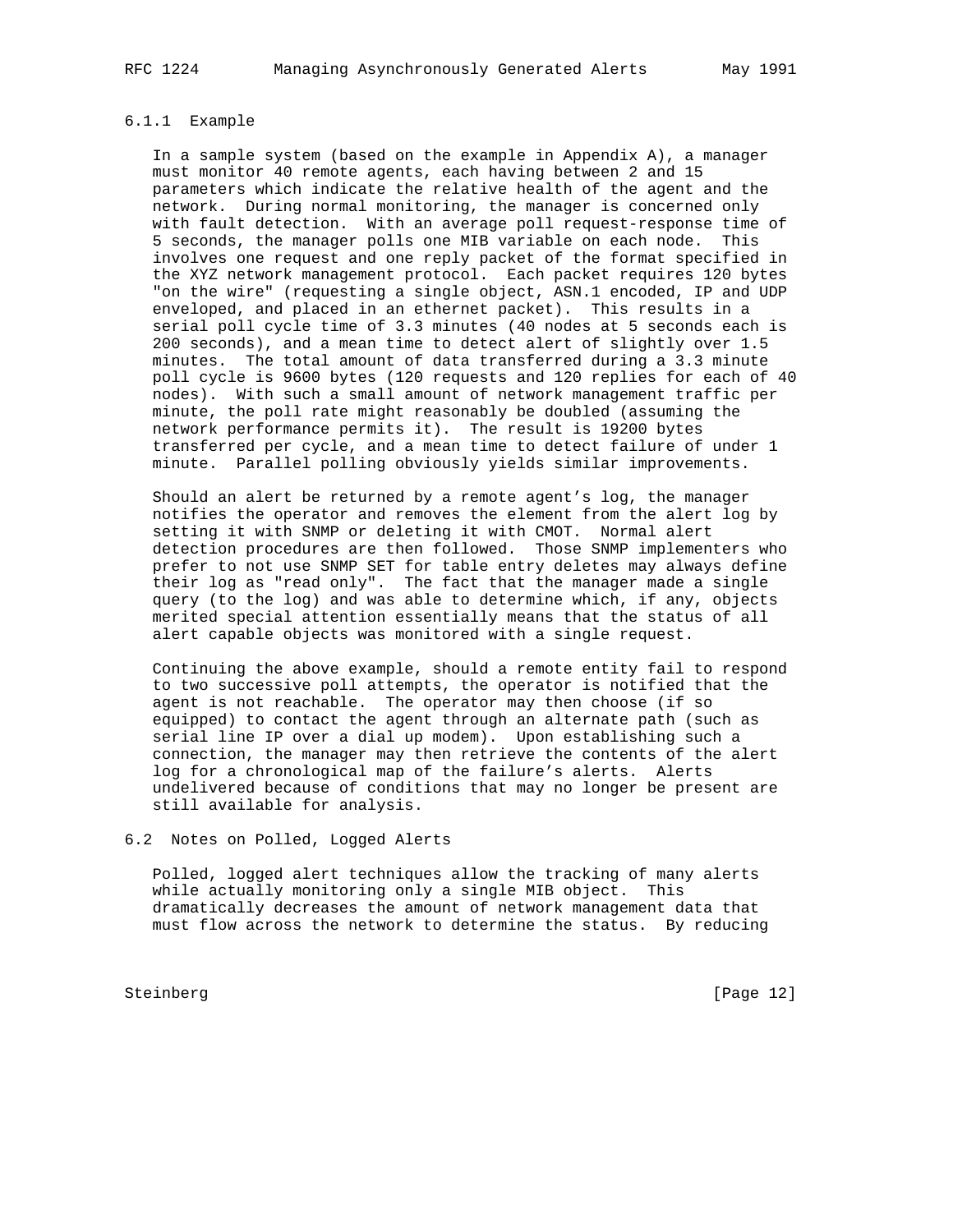the number of requests needed to track multiple objects (to one), the poll cycle time is greatly improved. This allows a faster poll cycle (mean time to detect alert) with less overhead than would be caused by pure polling.

 In addition, this technique scales well to large networks, as the concept of polling a single object to learn the status of many lends itself well to hierarchies. A proxy manager may be polled to learn if he has found any alerts in the logs of the agents he polls. Of course, this scaling does not save on the mean time to learn of an alert (the cycle times of the manager and the proxy manager must be considered), but the amount of network management polling traffic is concentrated at lower levels. Only a small amount of such traffic need be passed over the network's "backbone"; that is the traffic generated by the request-response from the manager to the proxy managers.

 Note that it is best to return the oldest logged alert as the first table entry. This is the object most likely to be overwritten, and every attempt should be made ensure that the manager has seen it. In a system where log entries may be removed by the manager, the manager will probably wish to attempt to keep all remote alert logs empty to reduce the number of alerts dropped or overwritten. In any case, the order in which table entries are returned is a function of the table mechanism, and is implementation and/or protocol specific.

 "Polled, logged alerts" offers all of the advantages inherent in polling (reliable detection of failures, reduced agent complexity with UDP, etc.), while minimizing the typical polling problems (potentially shorter poll cycle time and reduced network management traffic).

 Finally, alerts are not lost when an agent is isolated from its manager. When a connection is reestablished, a history of conditions that may no longer be in effect is available to the manager. While not a part of this document, it is worthwhile to note that this same log architecture can be employed to archive alert and other information on remote hosts. However, such non-local storage is not sufficient to meet the reliability requirements of "polled, logged alerts".

Steinberg [Page 13]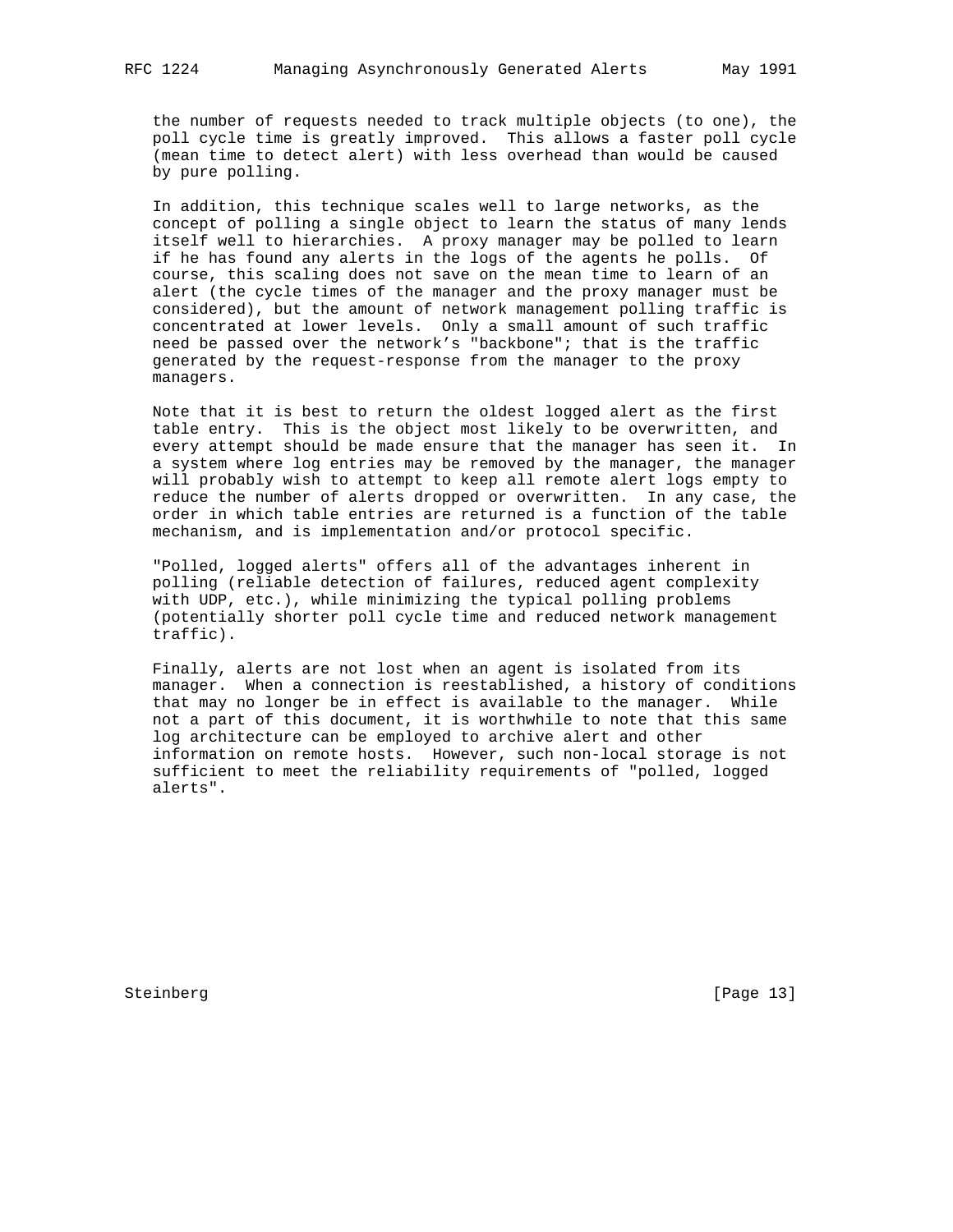7. Compatibility with SNMP [4] and CMOT [3]

7.1 Closed Loop (Feedback) Alert Reporting

7.1.1 Use of Feedback with SNMP

 At configuration time, an SNMP agent supporting Feedback/Pin is loaded with default values of "windowTime" and "maxAlerts-PerTime", and "alertsEnabled" is set to TRUE. The manager issues an SNMP GET to determine "maxAlertsPerTime" and "windowTime", and to verify the state of "alertsEnabled". Should the agent support setting Pin objects, the manager may choose to alter these values (via an SNMP SET). The new values are calculated based upon known network resource limitations (e.g., the amount of packets the manager's gateway can support) and the number of agents potentially reporting to this manager.

 Upon receipt of an "alertsDisabled" trap, a manager whose state and network are not overutilized immediately issues an SNMP SET to make "alertsEnabled" TRUE. Should an excessive number of "alertsDisabled" traps regularly occur, the manager might revisit the values chosen for implementing the Pin mechanism. Note that an overutilized system expects its manager to delay the resetting of "alertsEnabled".

 As a part of each regular polling cycle, the manager includes a GET REQUEST for the value of "alertsEnabled". If this value is FALSE, it is SET to TRUE, and the potential loss of traps (while it was FALSE) is noted.

7.1.2 Use of Feedback with CMOT

 The use of CMOT in implementing Feedback/Pin is essentially identical to the use of SNMP. CMOT GET, SET, and EVENT replace their SNMP counterparts.

- 7.2 Polled, Logged Alerts
- 7.2.1 Use of Polled, Logged alerts with SNMP

 As a part of regular polling, an SNMP manager using Polled, logged alerts may issue a GET\_NEXT Request naming  $\{$  alertLog logTableEntry(1) alertId(1) 0  $\}$ . Returned is either the alertId of the first table entry or, if the table is empty, an SNMP reply whose object is the "lexicographical successor" to the alert log.

 Should an "alertId" be returned, the manager issues an SNMP GET naming { alertLog logTableEntry(1) alertData(2) value } where "value"

Steinberg [Page 14]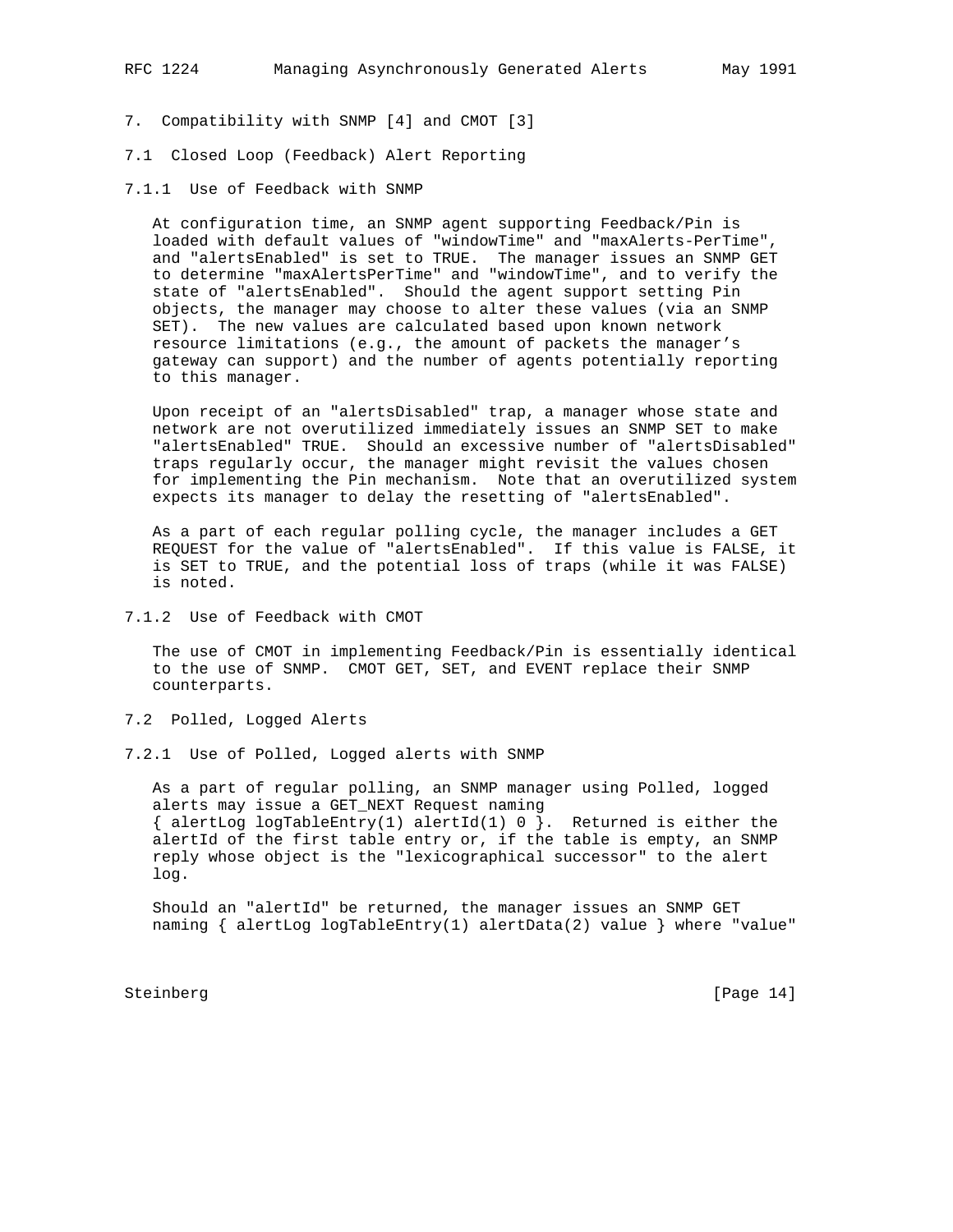is the alertId integer obtained from the previously described GET NEXT. This returns the SNMP TRAP encapsulated within an OPAQUE.

 If the agent supports the deletion of table entries through SNMP SETS, the manager may then issue a SET of  $\{$  alertLog logTableEntry(1) alertId(1) value  $\}$  to remove the entry from the log. Otherwise, the next GET NEXT poll of this agent should request the first "alertId" following the instance of "value" rather than an instance of "0".

## 7.2.2 Use of Polled, Logged Alerts with CMOT

 Using polled, logged alerts with CMOT is similar to using them with SNMP. In order to test for table entries, one uses a CMOT GET and specifies scoping to the alertLog. The request is for all table entries that have an alertId value greater than the last known alertId, or greater than zero if the table is normally kept empty by the manager. Should the agent support it, entries are removed with a CMOT DELETE, an object of alertLog.entry, and a distinguishing attribute of the alertId to remove.

#### 8. Multiple Manager Environments

 The conflicts between multiple managers with overlapping administrative domains (generally found in larger networks) tend to be resolved in protocol specific manners. This document has not addressed them. However, real world demands require alert management techniques to function in such environments.

 Complex agents can clearly respond to different managers (or managers in different "communities") with different reply values. This allows feedback and polled, logged alerts to appear completely independent to differing autonomous regions (each region sees its own value). Differing feedback thresholds might exist, and feedback can be actively blocking alerts to one manager even after another manager has reenabled its own alert reporting. All of this is transparent to an SNMP user if based on communities, or each manager can work with a different copy of the relevant MIB objects. Those implementing CMOT might view these as multiple instances of the same feedback objects (and allow one manager to query the state of another's feedback mechanism).

 The same holds true for polled, logged alerts. One manager (or manager in a single community/region) can delete an alert from its view without affecting the view of another region's managers.

 Those preferring less complex agents will recognize the opportunity to instrument proxy management. Alerts might be distributed from a manager based alert exploder which effectively implements feedback

Steinberg [Page 15]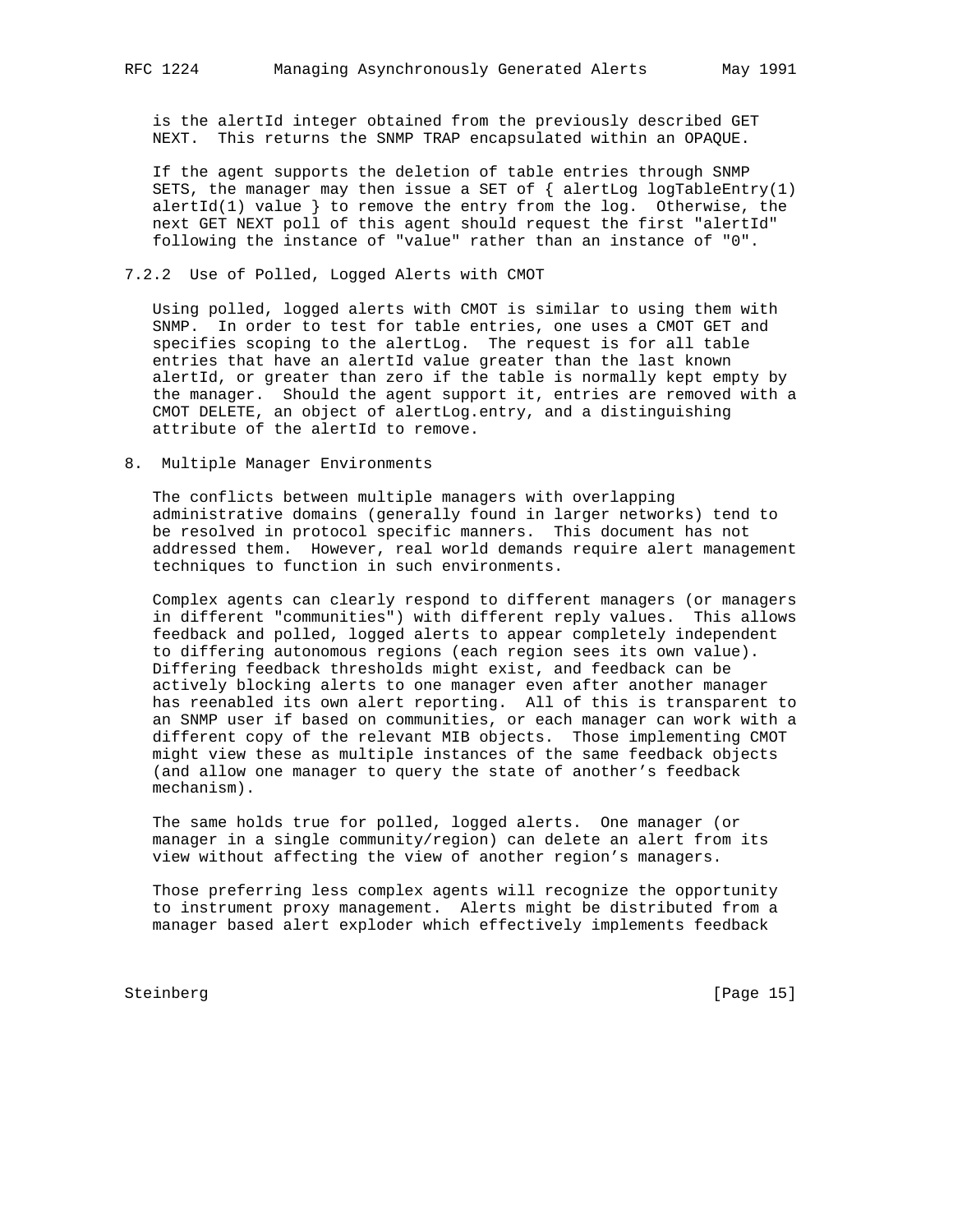and polled, logged alerts for its subscribers. Feedback parameters are set on each agent to the highest rate of any subscriber, and limited by the distributor. Logged alerts are deleted from the view at the proxy manager, and truly deleted at the agent only when all subscribers have so requested, or immediately deleted at the agent with the first proxy request, and maintained as virtual entries by the proxy manager for the benefit of other subscribers.

#### 9. Summary

 While "polled, logged alerts" may be useful, they still have a limitation: the mean time to detect failures and alerts increases linearly as networks grow in size (hierarchies offer shorten individual poll cycle times, but the mean detection time is the sum of 1/2 of each cycle time). For this reason, it may be necessary to supplement asynchronous generation of alerts (and "polled, logged alerts") with unrequested transmission of the alerts on very large networks.

 Whenever systems generate and asynchronously transmit alerts, the potential to overburden (over-inform) a management station exists. Mechanisms to protect a manager, such as the "Feedback/Pin" technique, risk losing potentially important information. Failure to implement asynchronous alerts increases the time for the manager to detect and react to a problem. Over-reporting may appear less critical (and likely) a problem than under-informing, but the potential for harm exists with unbounded alert generation.

 An ideal management system will generate alerts to notify its management station (or stations) of error conditions. However, these alerts must be self limiting with required positive feedback. In addition, the manager should periodically poll to ensure connectivity to remote stations, and to retrieve copies of any alerts that were not delivered by the network.

## 10. References

- [1] Rose, M., and K. McCloghrie, "Structure and Identification of Management Information for TCP/IP-based Internets", RFC 1155, Performance Systems International and Hughes LAN Systems, May 1990.
- [2] McCloghrie, K., and M. Rose, "Management Information Base for Network Management of TCP/IP-based internets", RFC 1213, Hughes LAN Systems, Inc., Performance Systems International, March 1991.
- [3] Warrier, U., Besaw, L., LaBarre, L., and B. Handspicker, "Common Management Information Services and Protocols for the Internet

Steinberg [Page 16]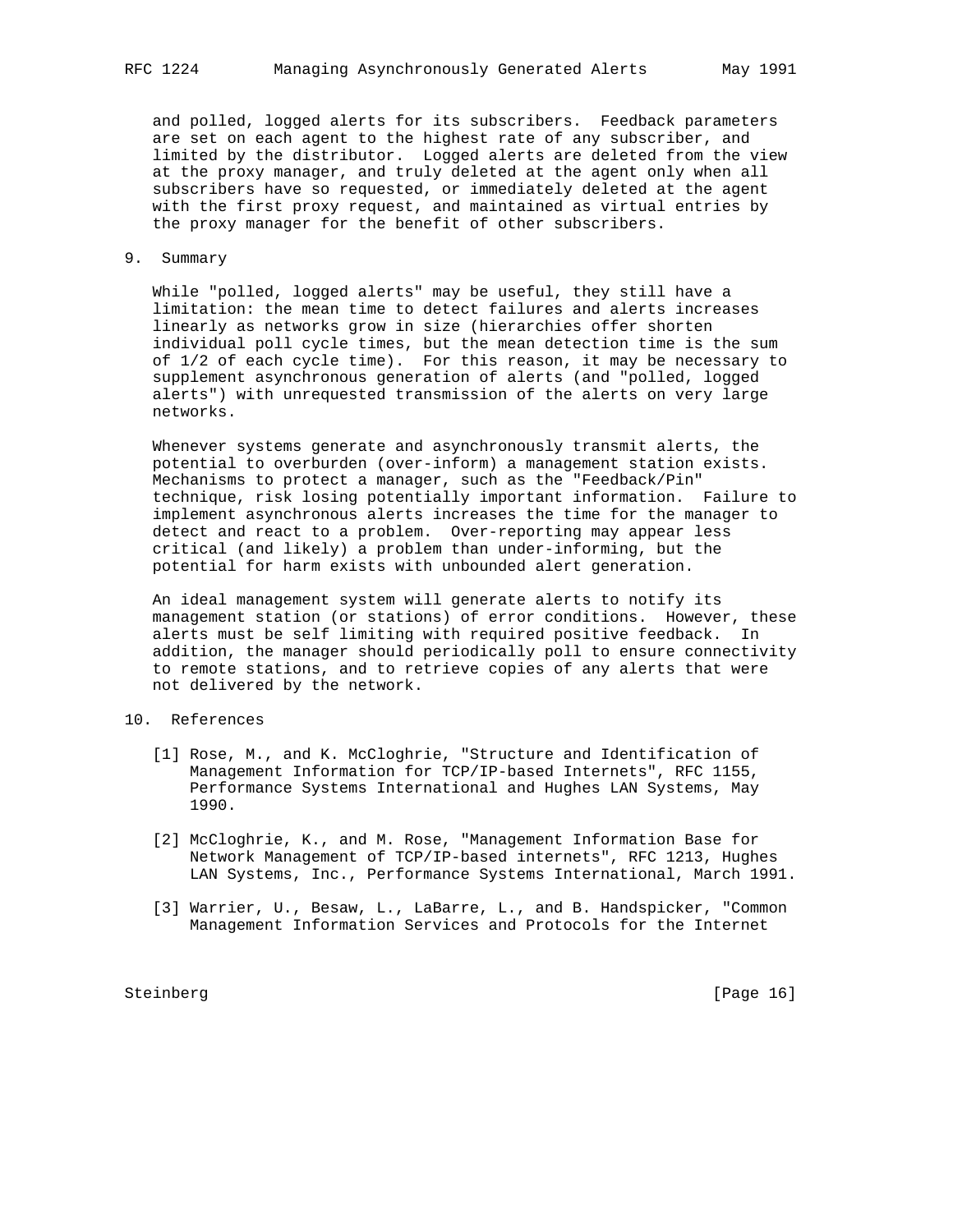(CMOT) and (CMIP)", RFC 1189, Netlabs, Hewlett-Packard, The Mitre Corporation, Digital Equipment Corporation, October 1990.

- [4] Case, J., Fedor, M., Schoffstall, M., and C. Davin, "Simple Network Management Protocol" RFC 1157, SNMP Research, Performance Systems International, Performance Systems International, MIT Laboratory for Computer Science, May 1990.
- [5] Reynolds, J., and J. Postel, "Assigned Numbers", RFC 1060, USC/Information Sciences Institute, March 1990.
- 11. Acknowledgements

 This memo is the product of work by the members of the IETF Alert-Man Working Group and other interested parties, whose efforts are gratefully acknowledged here:

| Amatzia Ben-Artzi | Synoptics Communications                |
|-------------------|-----------------------------------------|
| Neal Bierbaum     | Vitalink Corp.                          |
| Jeff Case         | University of Tennessee at Knoxville    |
| John Cook         | Chipcom Corp.                           |
| James Davin       | MIT                                     |
| Mark Fedor        | Performance Systems International, Inc. |
| Steven Hunter     | Lawrence Livermore National Labs        |
| Frank Kastenholz  | Clearpoint Research                     |
| Lee LaBarre       | Mitre Corp.                             |
| Bruce Laird       | BBN, Inc                                |
| Gary Malkin       | FTP Software, Inc.                      |
| Keith McCloghrie  | Hughes Lan Systems                      |
| David Niemi       | Contel Federal Systems                  |
| Lee Oattes        | University of Toronto                   |
| Joel Replogle     | NCSA                                    |
| Jim Sheridan      | IBM Corp.                               |
| Steve Waldbusser  | Carnegie-Mellon University              |
| Dan Wintringham   | Ohio Supercomputer Center               |
| Rich Woundy       | IBM Corp.                               |

#### Appendix A

Example of polling costs

 The following example is completely hypothetical, and arbitrary. It assumes that a network manager has made decisions as to which systems, and which objects on each system, must be continuously monitored to determine the operational state of a network. It does not attempt to discuss how such decisions are made, and assumes that they were arrived at with the full understanding that the costs of polling many objects must be weighed against the

Steinberg [Page 17]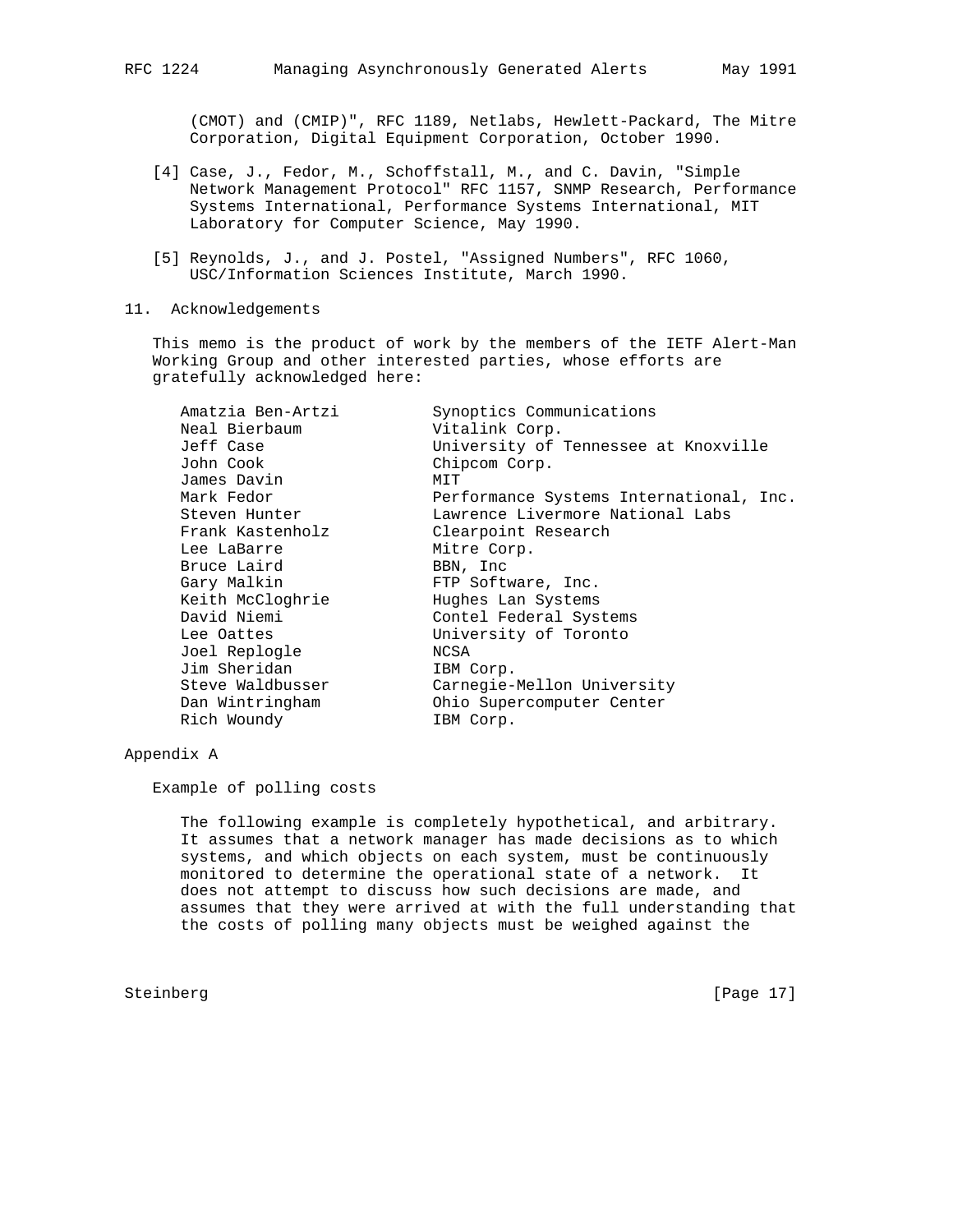level of information required.

 Consider a manager that must monitor 40 gateways and hosts on a single network. Further assume that the average managed entity has 10 MIB objects that must be watched to determine the device's and network's overall "health". Under the XYZ network management protocol, the manager may get the values of up to 4 MIB objects with a single request (so that 3 requests must be made to determine the status of a single entity). An average response time of 5 seconds is assumed, and a lack of response within 30 seconds is considered no reply. Two such "no replies" are needed to declare the managed entity "unreachable", as a single packet may occasionally be dropped in a UDP system (those preferring to use TCP for automated retransmits should assume a longer timeout value before declaring the entity "unreachable" which we will define as 60 seconds).

 We begin with the case of "sequential polling". This is defined as awaiting a response to an outstanding request before issuing any further requests. In this example, the average XYZ network management protocol packet size is 300 bytes "on the wire" (requesting multiple objects, ASN.1 encoded, IP and UDP enveloped, and placed in an ethernet packet). 120 request packets are sent each cycle (3 for each of 40 nodes), and 120 response packets are expected. 72000 bytes (240 packets at 300 bytes each) must be transferred during each poll cycle, merely to determine that the network is fine.

 At five seconds per transaction, it could take up to 10 minutes to determine the state of a failing machine (40 systems x 3 requests each x 5 seconds per request). The mean time to detect a system with errors is 1/2 of the poll cycle time, or 5 minutes. In a failing network, dropped packets (that must be timed out and resent) greatly increase the mean and worst case times to detect problems.

 Note that the traffic costs could be substantially reduced by combining each set of three request/response packets in a single request/response transaction (see section 6.1.1 "Example").

 While the bandwidth use is spread over 10 minutes (giving a usage of 120 bytes/second), this rapidly deteriorates should the manager decrease his poll cycle time to accommodate more machines or improve his mean time to fault detection. Conversely, increasing his delay between polls reduces traffic flow, but does so at the expense of time to detect problems.

Many network managers allow multiple poll requests to be "pending"

Steinberg [Page 18]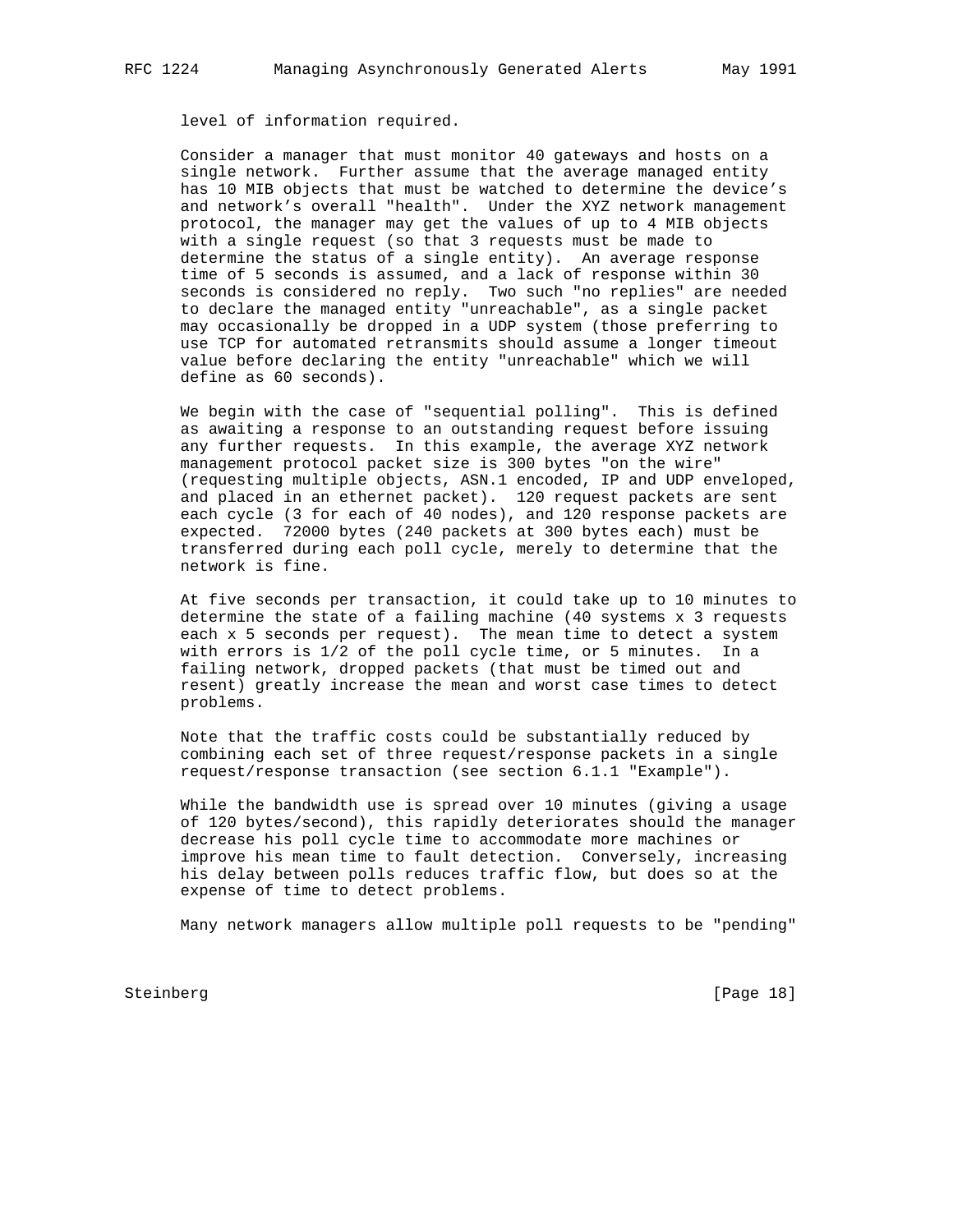at any given time. It is assumed that such managers would not normally poll every machine without any delays. Allowing "parallel polling" and initiating a new request immediately following any response would tend to generate larger amounts of traffic; "parallel polling" here produces 40 times the amount of network traffic generated in the simplistic case of "sequential polling" (40 packets are sent and 40 replies received every 5 seconds, giving 80 packets x 300 bytes each per 5 seconds, or 4800 bytes/second). Mean time to detect errors drops, but at the cost of increased bandwidth. This does not improve the timeout value of over 2 minutes to detect that a node is not responding.

 Even with parallel polling, increasing the device count (systems to manage) not only results in more traffic, but can degrade performance. On large networks the manager becomes bounded by the number of queries that can be built, tracked, responses parsed, and reacted to per second. The continuous volume requires the timeout value to be increased to accommodate responses that are still in transit or have been received and are queued awaiting processing. The only alternative is to reduce the poll cycle. Either of these actions increase both mean time to detect failure and worst case time to detect problems.

 If alerts are sent in place of polling, mean time to fault detection drops from over a minute to as little as 2.5 seconds (1/2 the time for a single request-response transaction). This time may be increased slightly, depending on the nature of the problem. Typical network utilization is zero (assuming a "typical" case of a non-failing system).

Appendix B

 All defined MIB objects used in this document reside under the mib subtree:

alertMan  $::= \{ iso(1) org(3) dod(6) internet(1)$ experimental(3) alertMan(24) ver1(1) }

 as defined in the Internet SMI [1] and the latest "Assigned Numbers" RFC [5]. Objects under this branch are assigned as follows:

RFC 1224-MIB DEFINITIONS ::= BEGIN

| alertMan |  |  | OBJECT IDENTIFIER ::= $\{$ experimental 24 $\}$ |  |
|----------|--|--|-------------------------------------------------|--|
| ver1     |  |  | OBJECT IDENTIFIER ::= { alertMan 1 }            |  |

Steinberg [Page 19]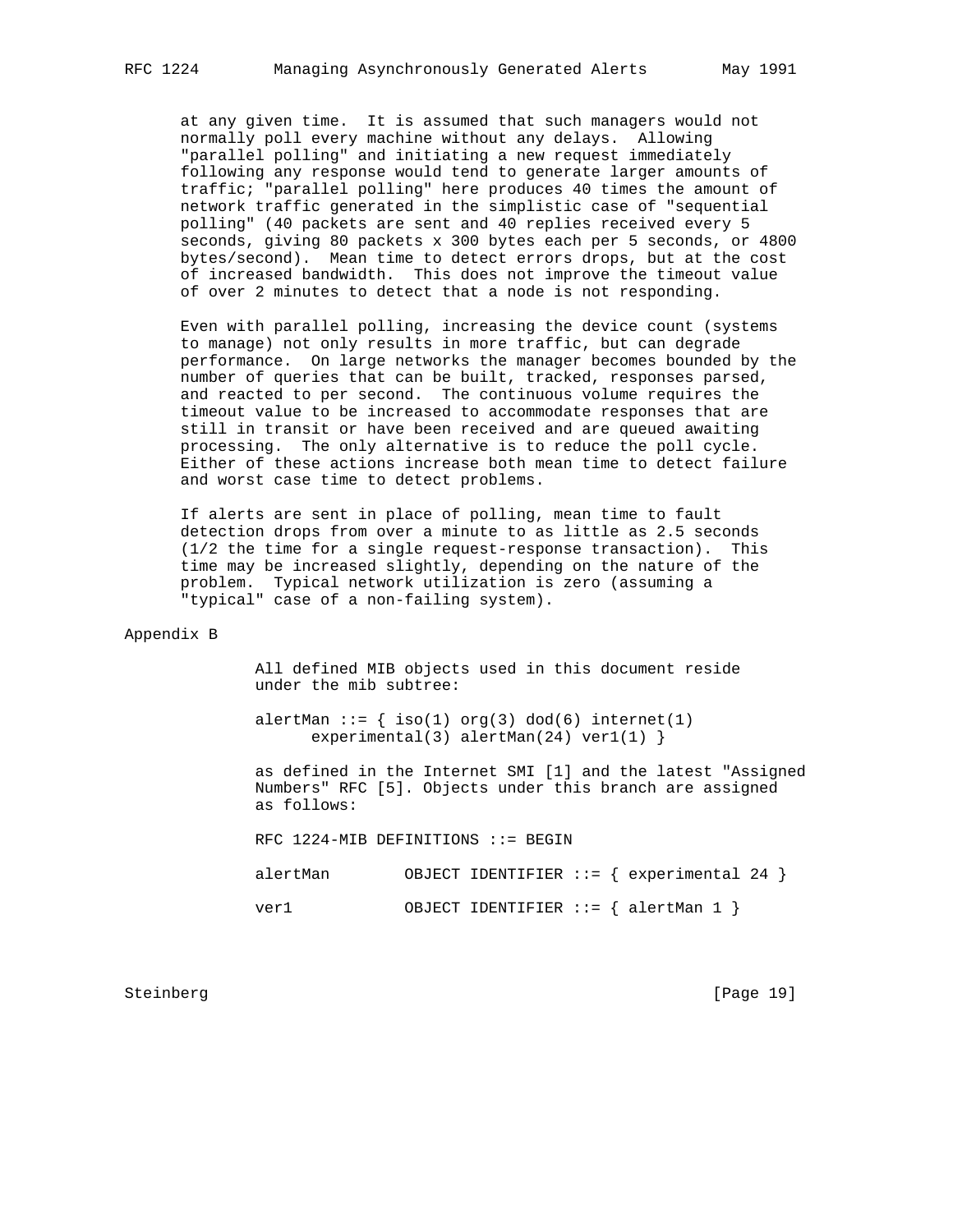```
 feedback OBJECT IDENTIFIER ::= { ver1 1 }
 polledLogged OBJECT IDENTIFIER ::= { ver1 2 }
              END
              1) Feedback Objects
                 OBJECT:
                 ------
                 maxAlertsPerTime { feedback 1 }
                 Syntax:
                   Integer
                 Access:
                   read-write
                 Status:
                   mandatory
                 OBJECT:
                 ------
                 windowTime { feedback 2 }
                 Syntax:
                   Integer
                 Access:
                   read-write
                 Status:
                   mandatory
                 OBJECT:
                ------ alertsEnabled { feedback 3 }
                 Syntax:
                   Integer
                 Access:
                   read-write
                 Status:
```
Steinberg [Page 20]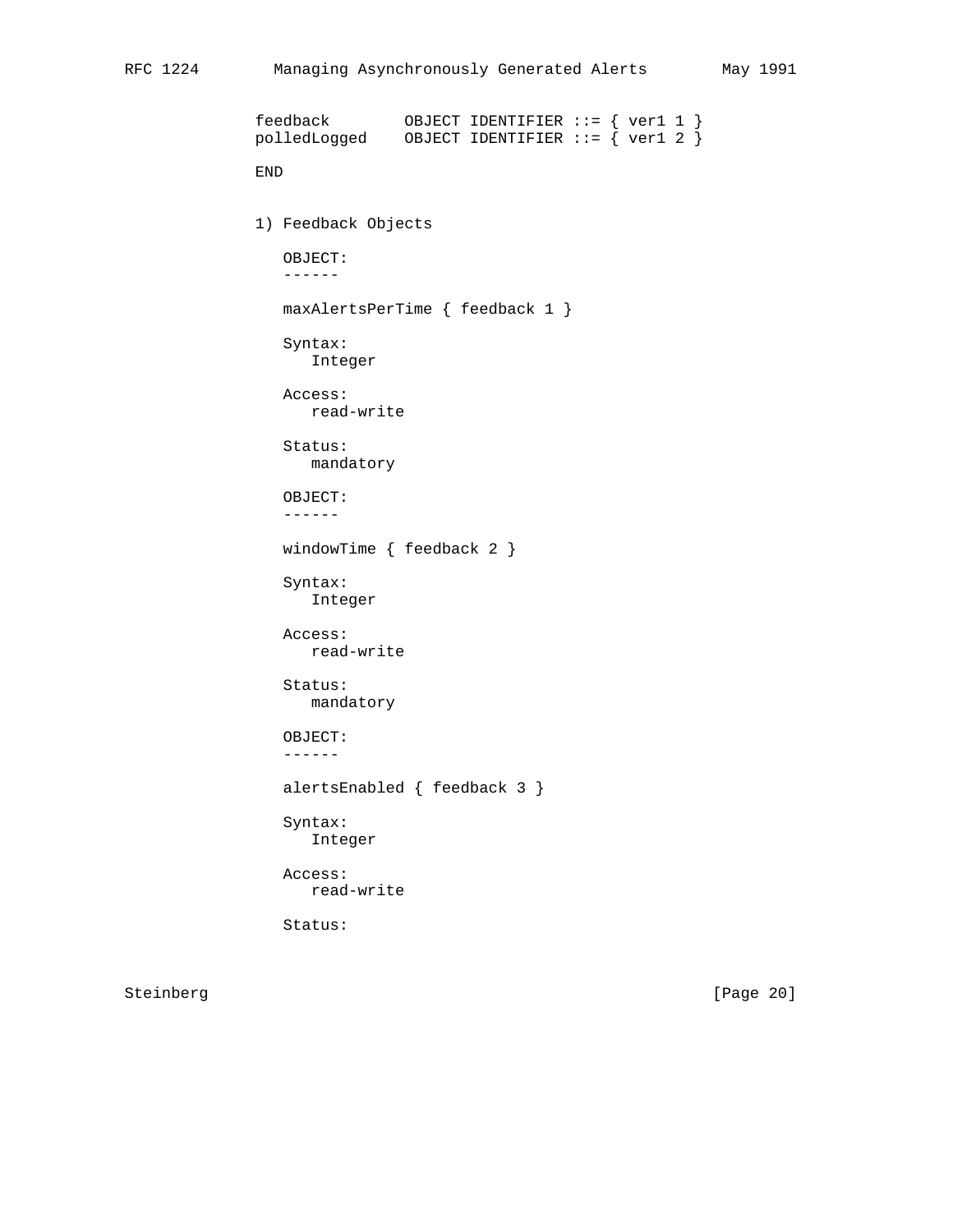mandatory

```
 2) Polled, Logged Objects
                  OBJECT:
                  ------
                  alertLog { polledLogged 1 }
                  Syntax:
                    SEQUENCE OF logTableEntry
                  Access:
                    read-write
                  Status:
                    mandatory
                  OBJECT:
                  ------
                  logTableEntry { alertLog 1 }
                  Syntax:
                     logTableEntry ::= SEQUENCE {
                       alertId
                           INTEGER,
                        alertData
                    OPAQUE<br>}
 }
                  Access:
                    read-write
                  Status:
                    mandatory
                  OBJECT:
                  ------
                 alertId { logTableEntry 1 }
                  Syntax:
                     Integer
```
Steinberg [Page 21]